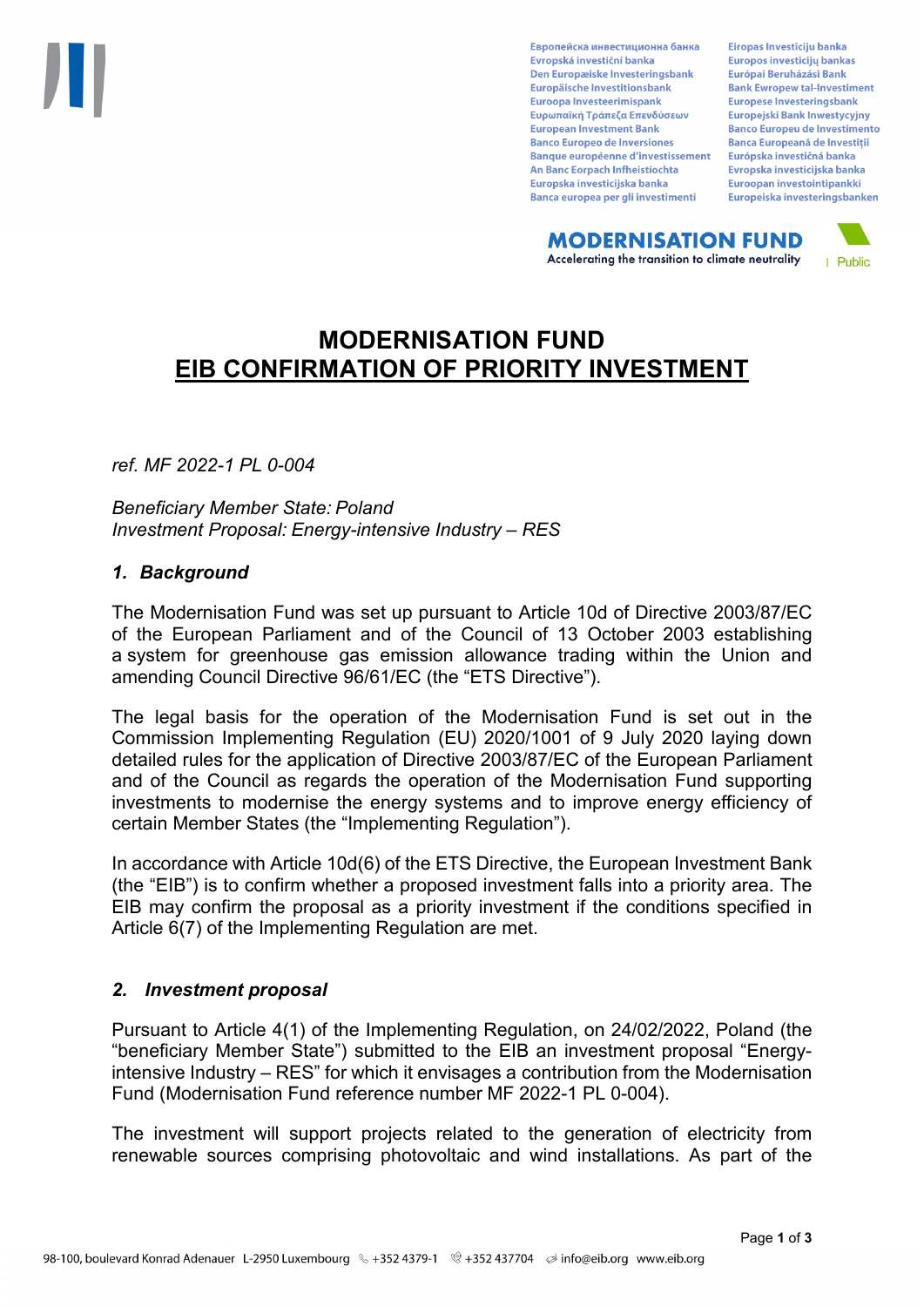

supported investment, only new devices are eligible, manufactured not earlier than 48 months before installation.

The overall objective of the scheme is to ensure industrial development of the energyintensive industry and reduction of carbon emission intensity.

The beneficiary Member State has requested funding of EUR 144 000 000 for the scheme, with first disbursement of EUR 11 110 000.

## *3. Compliance with the conditions for priority investment*

- a) The beneficiary Member State has demonstrated that the investment complies with the requirements laid down in Article 10d(1) of the ETS Directive as it supports the modernisation of the energy system and it is in line with the objectives and measures set out in its NECP.
- b) According to the information provided by the beneficiary Member State and pursuant to Article 10d(2) Directive 2003/87/EC, the investment is considered as a priority investment as it falls under the priority area "generation and use of electricity from renewable sources" and "energy storage".
- c) The beneficiary Member State has sufficient funds available for the requested disbursement according to the statement of the available funds referred to in Article 5(1) of the Implementing Regulation and after deduction of any amounts to be disbursed for investments already confirmed in accordance with Article 6(9) of the Implementing Regulation.
- d) The beneficiary Member State has provided evidence that the projects under the investment proposal are exempted from the State aid notification in accordance with Commission Regulation (EU) No 651/2014 of 17 June 2014 declaring certain categories of aid compatible with the internal market in application of Articles 107 and 108 of the Treaty.
- e) The beneficiary Member State has confirmed in writing that the investment complies with any other applicable requirements of Union and national law.
- f) According to the information provided by the beneficiary Member State, the amounts requested from the Modernisation Fund are not intended to cover the same costs of the investment as those financed by another Union or national instrument.

## *4. Conclusions*

The EIB has assessed the investment proposal based on the information submitted by the beneficiary Member State in accordance with Article 4 and Annex 1 of the Implementing Regulation and it has concluded that the investment proposal has met the conditions specified in Article 6(7) of the Implementing Regulation.